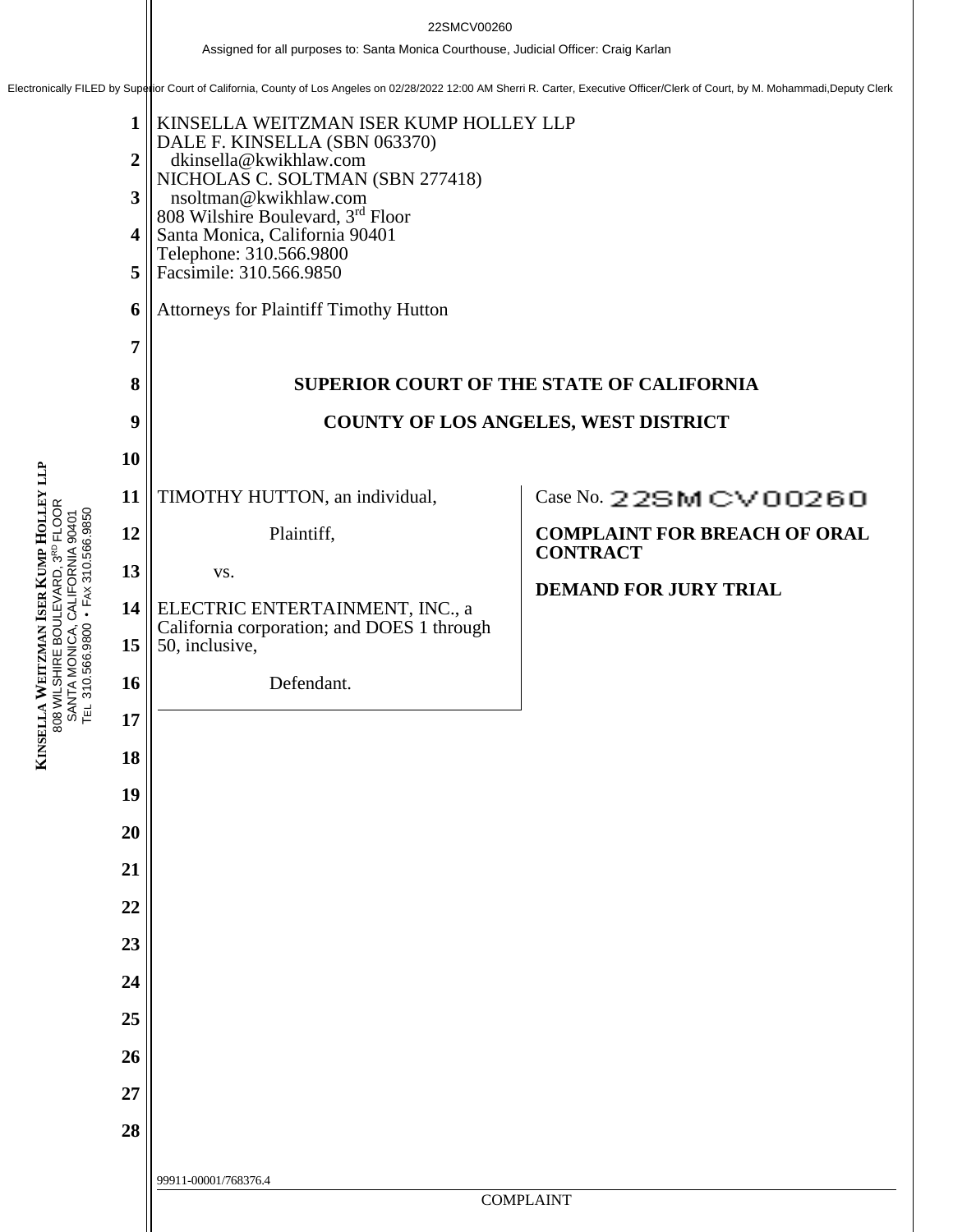**1 2 3** Plaintiff Timothy Hutton ("Plaintiff" or "Hutton"), for his complaint against Defendants Electric Entertainment ("Electric") and Does 1 through 50, inclusive (collectively, "Defendants"), hereby allege as follows:

#### **INTRODUCTION**

**5 6 8 9 10 13** 1. Hutton is an actor who has worked in the entertainment industry for more than 40 years. He first gained notoriety for his Academy Award-winning role in *Ordinary People* (1980). Over his illustrious career, he has appeared in more than 80 films and televisions shows, including as the lead character Nate Ford in the acclaimed and successful TV series, *Leverage*. Since the TNT show ended in 2012, fans of the show have been clamoring for a reboot. Meanwhile, Hutton continued his steady acting work, on projects such as Netflix's *The Haunting of Hill House* (2018); Amazon's *Tom Clancy's Jack Ryan* (2018); *Beautiful Boy* (2018); Fox's *Almost Family* (2019); and ABC's *American Crime* (2015), for which Hutton received an Emmy nomination for best actor.

**14 15 16 17 18 19 20** 2. In the fall of 2019, the show's producer and owner of Electric, Dean Devlin, saw an opportunity to produce a *Leverage* reboot on Amazon's new streaming service, IMDb TV, the streaming platform that had acquired certain streaming rights to the original series. As a first step in the process, Devlin approached Hutton to gauge his interest in appearing in the Reboot. Indeed, Devlin freely acknowledged that Hutton's sign-on was a key element in moving the project forward and obtaining the "green light" from Amazon. Armed with Hutton's preliminary commitment, Devlin said he would then go to the rest of the cast.

**21 22 23** 3. Devlin officially offered the Reboot to Hutton in late 2019 and, upon Hutton's acceptance, the deal was handed over to the parties' transactional attorneys to negotiate and formalize an agreement for Hutton to work on the Reboot.

**24 25 26 27 28** 4. Starting on December 13, 2019, Hutton's transactional counsel and Electric's transactional counsel negotiated the material terms of Hutton's deal to star in and executive produce the Reboot, as well as direct at least one episode. Hutton and Electric ultimately closed their deal on February 14, 2020. Hutton's contract with Electric for the Reboot explicitly included a "pay-or-play" provision *upon close* of the deal, guaranteeing Hutton's compensation for the

**4**

**7**

**11**

**12**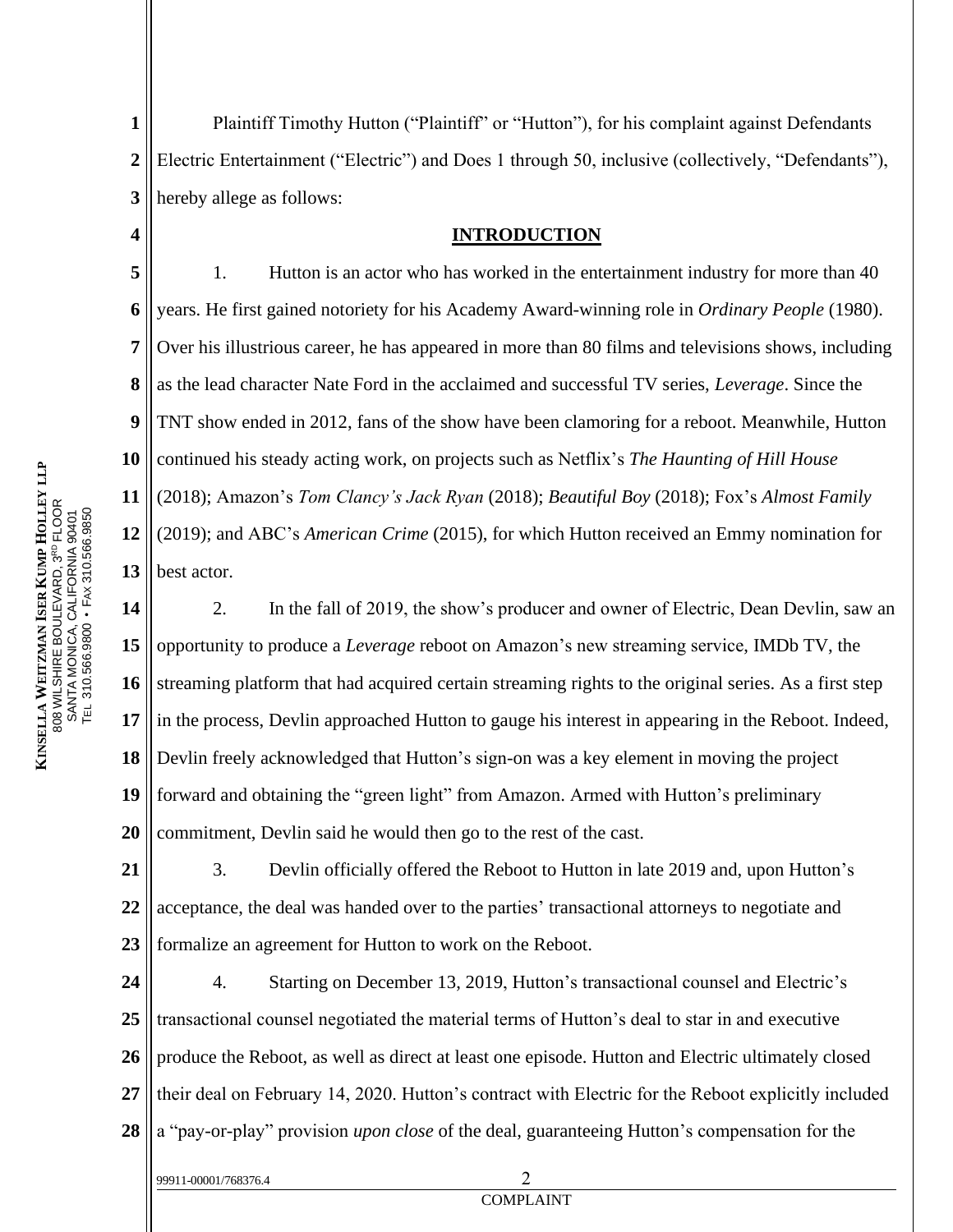**1 2 3 4 5 6** Reboot regardless of whether Electric actually utilized his services in the production of the series. Hutton's representatives insisted that he be locked upon close in return for granting Electric the successive options *it* needed to secure a commitment from Amazon. Otherwise, Hutton would have been in the impossible position of being tied for four years to a project—and, therefore, unable to accept other roles at the beginning of pilot season—without Electric having the corresponding obligation to *pay* him for that exclusive four-year option.

**7 8 9 10** 5. Having secured the services of the lead on the Reboot, Electric turned to filling out the rest of the cast, scouting film locations, and the like. Then, as discussed in more detail below, BuzzFeed News "reported" the completely unsubstantiated claims by a Canadian woman that Hutton sexually assaulted her 38 years ago while he was in Canada shooting a film.

**13** 6. This article was the culmination of an extortion attempt that began in December 2017, when, out of the blue, Hutton received a letter from Jeff Herman, an oft-disciplined Florida attorney. The letter demanded Hutton pay **\$1.5 million** or be sued for sexual assault.

**14 15** 7. Hutton completely and unequivocally denies any encounter ever occurred. This salacious claim is completely fabricated.

**16 17 18 19 20 21** 8. When her extortion attempts did not yield the desired results, the accuser shopped her bogus story to multiple media outlets—again in an attempt to pressure Hutton to buy her silence. All passed on the story except for BuzzFeed, the New York-based internet media, news, and entertainment company best known for its online quizzes, "listicles," and publication of the so-called "Steele Dossier." And as discussed in more detail below, even Buzzfeed actually declined to run the story, *twice*, based on myriad problems with the accuser's credibility.

**22 23 24 25 26 27** 9. Then, in early March 2020, mere weeks after Hutton had closed the deal with Electric, BuzzFeed recklessly published the false claim under the guise of "reporting" that the accuser had filed a criminal complaint against Hutton *four months earlier* with the Vancouver Police Department ("VPD"). Not only did this complaint postdate by several months *his* complaint to the FBI about the (failed) extortion plot; but Hutton was completely unaware of her complaint until the eve of publication. In any event, when the VPD and the Crown Counsel in British

**L L P**

**11**

**12**

**28**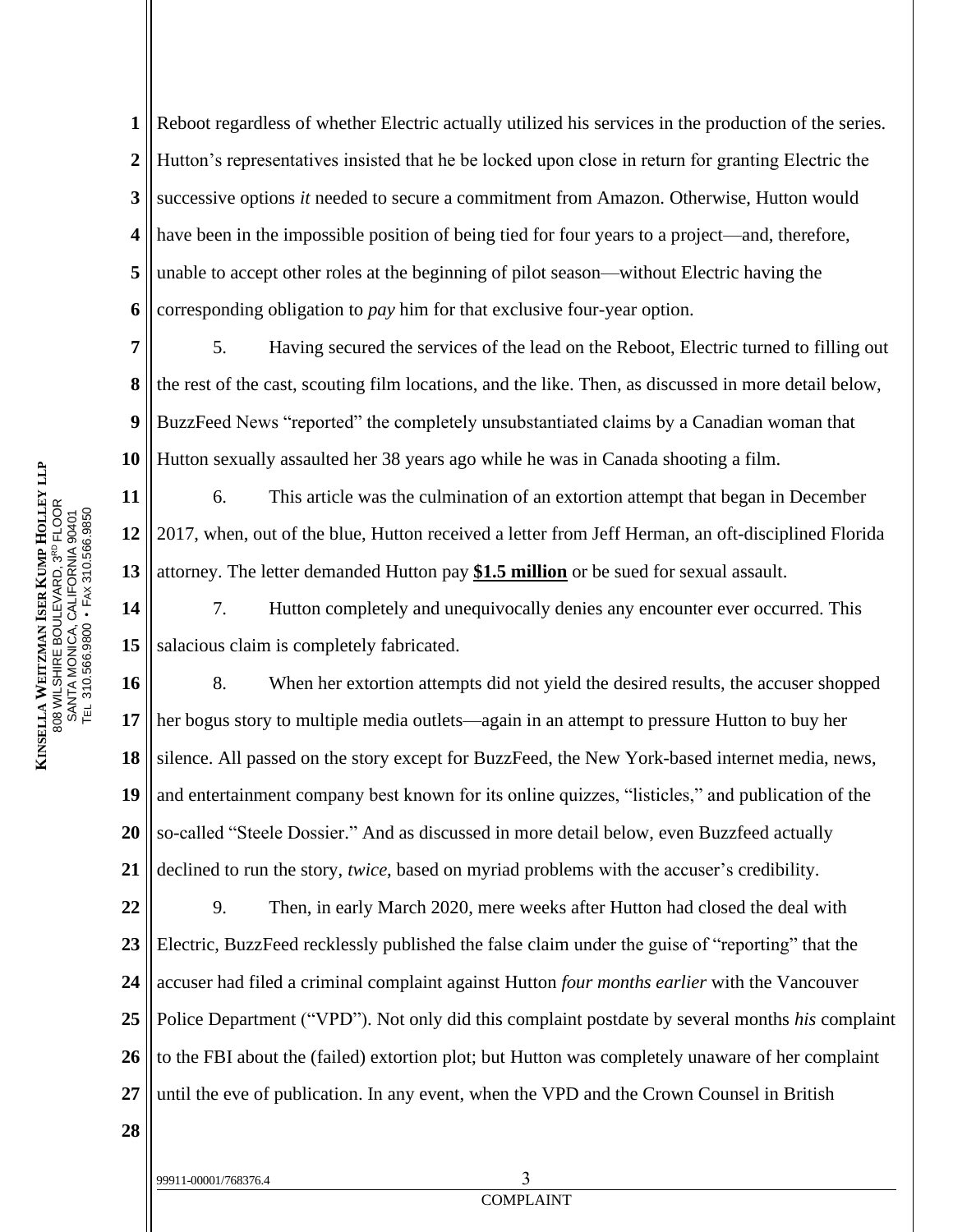**1 2** Columbia (the prosecutors in Canada) ultimately investigated the complaint, they found no evidence to support it and cleared Hutton.

**3 4 5 6** 10. But Electric did not wait for this investigation to play out. Nor did Electric conduct its *own* investigation. In fact, although Hutton provided Electric with myriad declarations and other evidence, it did not even contact any of the individuals who were alleged to have knowledge of the false claim.

**7 8 9** 11. Instead, without conducting any investigation or any genuine inquiry whatsoever, Electric used the BuzzFeed article to remove Hutton from the Reboot. Even worse—because a pay-or-play provision does not, by definition, require the studio to use the actor's services—

**10 11** Electric refused to pay Hutton the \$3+ million Electric owes him under the parties' February 2020 agreement. It has not budged.

**12 13** 12. Electric went on to produce the Reboot, entitled *Leverage: Redemption*, which was released on July 9, 2021. In December, the Reboot was renewed for a second season.

**14 15** 13. By this complaint, Hutton seeks to hold Electric accountable for its flagrant breach of contract and resulting damages to Hutton.

#### **JURISDICTION AND VENUE**

**17 18 19 20 21 22 23 24 25** 14. Jurisdiction is proper in the Superior Court for the State of California for the County of Los Angeles pursuant to Code of Civil Procedure section 410.10. Venue is proper in Los Angeles County, California pursuant to sections 392 *et seq.* of the Code of Civil Procedure because Los Angeles County is where Electric has its principal place of business, is where the breach of contract at issue occurred, and is where Hutton's causes of action arose. Venue is proper in the West Judicial District of Los Angeles pursuant to Los Angeles County Local Rule 2.3(a)(1)(B) because Defendant resides in that district, and Hutton's cause of action arose there. **PARTIES** 15. Plaintiff Timothy Hutton is an individual residing in the State of New York. Hutton

**26 27 28** is an acclaimed and award-winning actor with over four decades of experience in the industry and over 80 acting credits to his name. Relevant here, he played the lead role of Nate Ford on the original *Leverage* series, which aired on TNT from 2008 to 2012. Most recently, Hutton appeared

COMPLAINT

**16**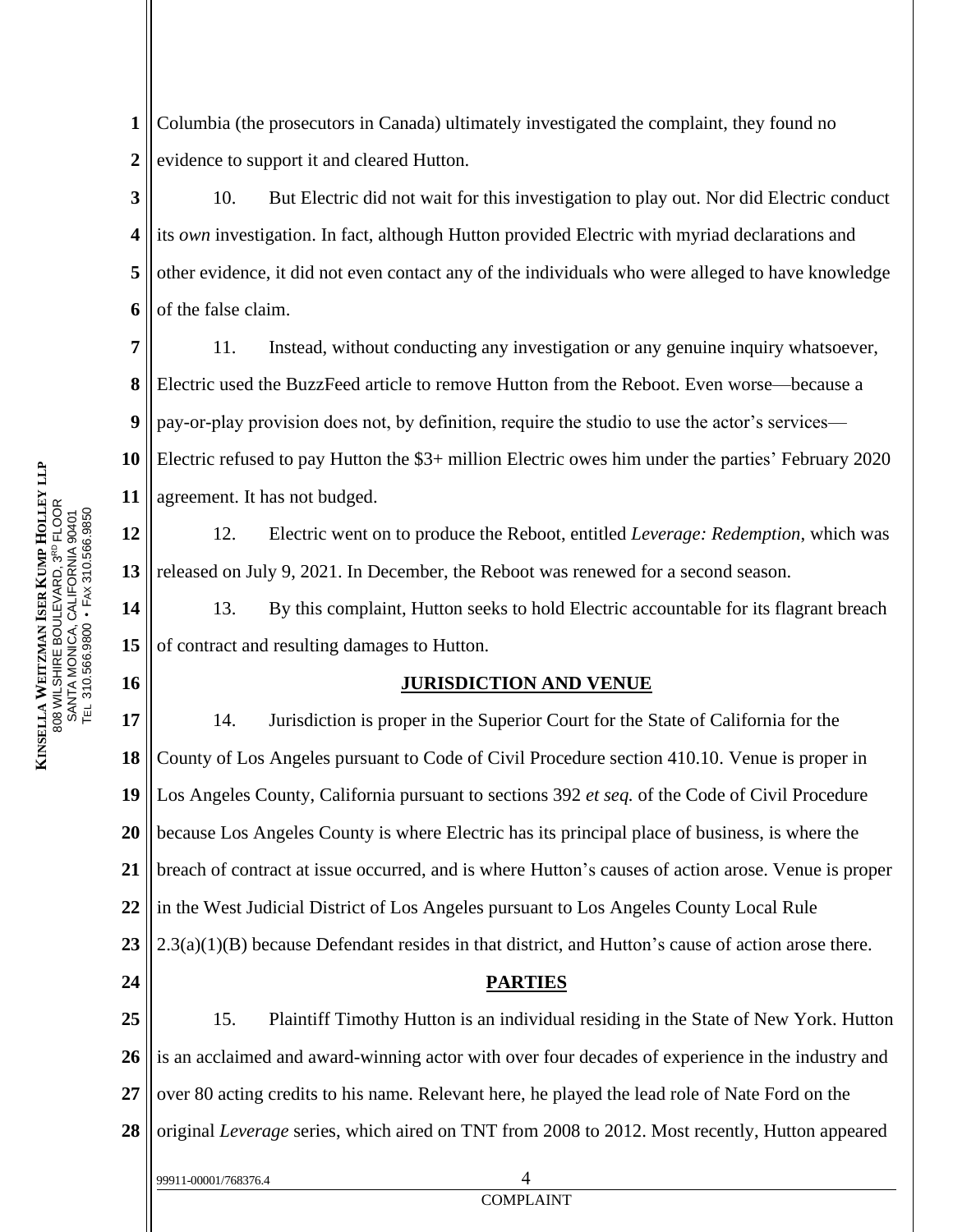**1 2 3** in ABC's *Women of the Movement*, the six-episode limited series, which premiered in January 2022 and centered on Mamie Till Mobley, the mother of Emmet Till, and her role in the Civil Rights movement following his murder.

**4 5 6 7 8 9 10** 16. Hutton is informed and believes, and on that basis alleges, that Defendant Electric Entertainment, Inc. ("Electric") is a corporation organized and existing under the laws of the State of California, with its principal place of business located in Los Angeles County, California. Electric, an independent studio headed by producer Dean Devlin and his partners Marc Roskin and Rachel Olschan-Wilson, produced both the original *Leverage* and the Reboot. Devlin worked as the executive producer, a director, and one of the writers on the original series, and was a coshowrunner on the Reboot.

**11 12 13 14 15 16** 17. Hutton is unaware of the true names and capacities of the defendants sued as DOES 1 through 50, inclusive, and Hutton therefore sues these defendants by fictitious names. Hutton is informed and believes, and on that basis alleges, that each of the Doe Defendants is in some manner liable to Hutton. Hutton will amend this complaint to state the true names and capacities of DOES 1 through 50 when their names and capacities, along with their responsibility for the actionable conduct alleged herein, have been ascertained.

**17 18 19 20 21 22** 18. Hutton is informed and believes, and on that basis alleges, that Defendants were at all times mentioned the agents, servants, principals, alter egos, and employees of each other, or otherwise acting with the full knowledge and consent of each other. Hutton is further informed and believes, and on that basis alleges, that in doing all of the things alleged in this complaint, Defendants were acting within the scope and authority of their agency, servitude or employment or otherwise within the scope of such knowledge and consent. As such, each of the Defendants is

**23** responsible for the liabilities of the other Defendants, as alleged herein.

**24**

**25**

### **FACTUAL ALLEGATIONS**

#### **A. Hutton and Electric Enter into an Agreement for the Reboot**

**26 27** 19. In the fall of 2019, seven years after the series finale of the original, Devlin approached Hutton about rebooting the show. After Hutton expressed enthusiasm, Electric offered

- **28**
- 99911-00001/768376.4 5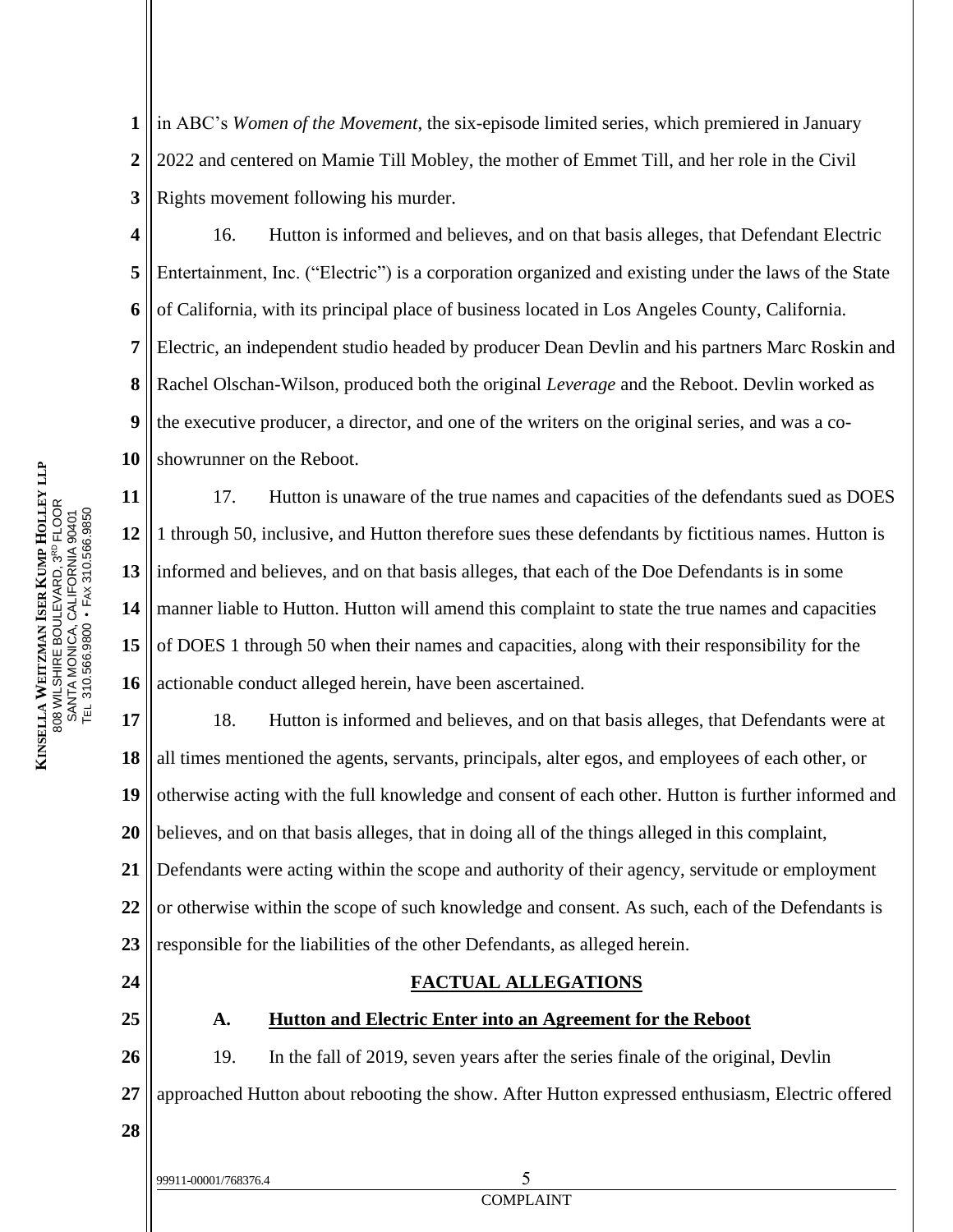**1 2** him his original role in December 2019. As is customary, Electric and Hutton then turned over the deal to their respective transactional attorneys to negotiate the terms.

**3**

**4**

**5**

**6**

**7**

**8**

**9**

**10**

99911-00001/768376.4 6

20. Between December 13, 2019 and February 14, 2020, Hutton's representatives went back and forth with Electric's representatives, negotiating the terms of Hutton's deal to star in and executive produce the Reboot, as well as to direct at least one episode per season. Hutton's attorneys initially proposed that the Reboot be deemed a continuation of *Leverage*, i.e., Season 6 of the series, and that the parties should rely on the original deal terms as the starting point for their negotiations. Electric refused. It wanted a new deal with new terms because, on information and belief, the original series was in profits, and Electric did not want to share its profits on the Reboot with the profit participants on the original series (including Hutton).

**11 12 13 14 15 16 17 18** 21. During the negotiations, Hutton requested that he be paid at least the same episodic fees as on the last season of *Leverage* in 2012. Although it is standard in the industry for stars to ask for and receive substantial increases in compensation for a series reboot, and although most of the other returning cast members were doubling *their* previous salaries, Hutton's request upset Devlin. Devlin even threatened to take away Hutton's directing and executive producing roles if Hutton did not accept a lower fee than his last season on the original series. Hutton, in turn, threatened to walk away from the deal altogether. Ultimately, however, the parties agreed to Hutton's requested episodic fees, much to Devlin's chagrin.

**19 20 21 22** 22. Hutton also required that his contract include a "pay-or-play" provision. A "pay-orplay" term requires a studio to pay the artist even if it later decides not to use the artist's services. Thus, the studio need not "play" the artist, but it must "pay" him or her. After initially resisting, Electric ultimately agreed to include this provision.

**23 24 25 26 27 28** 23. The negotiation history leaves no doubt on this point. Hutton's initial offer was for "1st season guaranteed, pay-or-play." Electric countered that he would be pay-or-play "upon *close of financing* and of course [subject to] his availability." (emphasis added). Hutton's lawyers stood firm, though, explaining that "we can't pull him off the market until he is made pay-or-play, so [it] should be done now or Tim can opt out at any time until he's pay-or-play for the entire first season." But the possibility of Hutton opting out "at any time" was anathema to Electric, which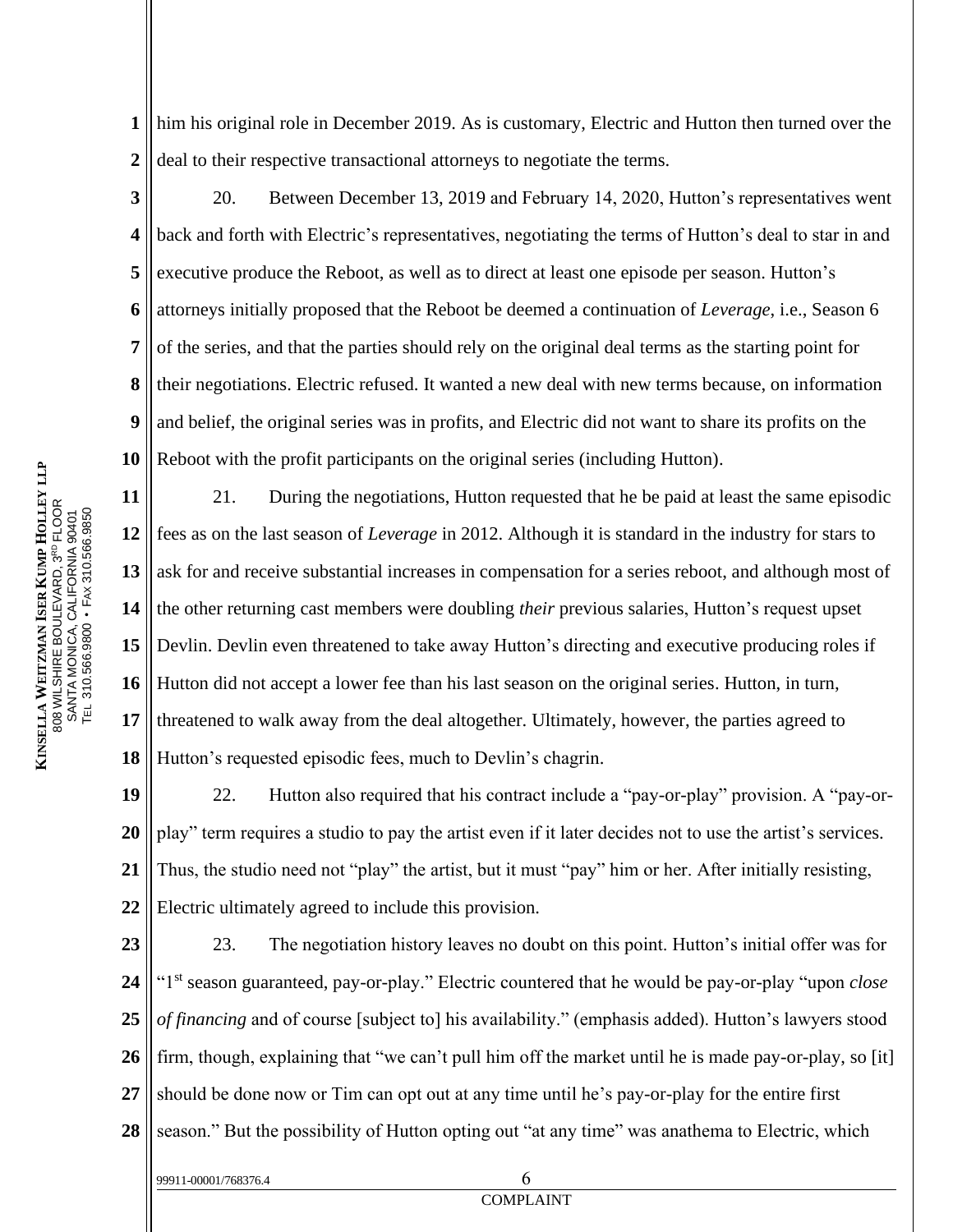**1 2 3** was insisting on four options, "down from 6," because it "need[ed] the 4 options for the licensee" (i.e., IMDb TV). In other words, to secure a commitment from IMDb TV, Electric needed to deliver Hutton—and not just for the first season, but for "4 additional seasons."

**4 5 6 7 8 9 10** 24. For his part, Hutton was only willing to go up to three options (from his original offer of two) if "the first season [was] confirmed POP [pay-or-play] *on close of* [Hutton's] *deal*." (emphasis added). This was a crucial point for Hutton, who was concurrently negotiating to be released from a different network television show (*Almost Family*), *and* preparing for pilot season. Simply put, he could not find himself in a situation where he sat out pilot season in reliance on the Reboot, only for the Reboot to fall apart (e.g., because Electric could not obtain financing) before he was "locked" and therefore owed his episodic compensation.

**11 12 13 14** 25. Three days later, Electric's attorneys agreed to " $1 + 3$ "-i.e., "1" season on a payor-play basis with "3" consecutive options. As it turned out, this distinction between being locked upon "close of deal" and "close of financing" was irrelevant—on information and belief, Electric closed financing before dismissing Hutton.

**15 16 17** 26. Later that week, on February 14, 2020, the parties orally finalized the deal and agreed to the following material terms, which is to say, *all* of the material terms in an actor agreement:

• Seasons/Options: First season guaranteed, pay-or-play on close of deal and receiving clearance from Universal that it would release Hutton from his obligations to the series *Almost Family*; three consecutive, dependent options for up to three additional seasons.

- Fee: \$175,000 per episode (allocated \$160,000 per episode for acting and \$15,000 per episode for executive producing).
- Guarantee: All episodes produced ("AEP"), minimum of 13 episodes for the first season; minimum of 10 episodes for subsequent seasons.
- Directing: At least one episode per season in which he is also engaged to act.
- MAGR: 2.5% of 100% of MAGR; definition no less favorable than any other non-financing participant.

COMPLAINT

• Credit:

99911-00001/768376.4 7

o Performer: First position, single card, main/opening titles grouped with and in no less favorable size to all other cast.

**18**

**19**

**20**

**21**

**22**

**23**

**24**

**25**

**26**

**27**

**28**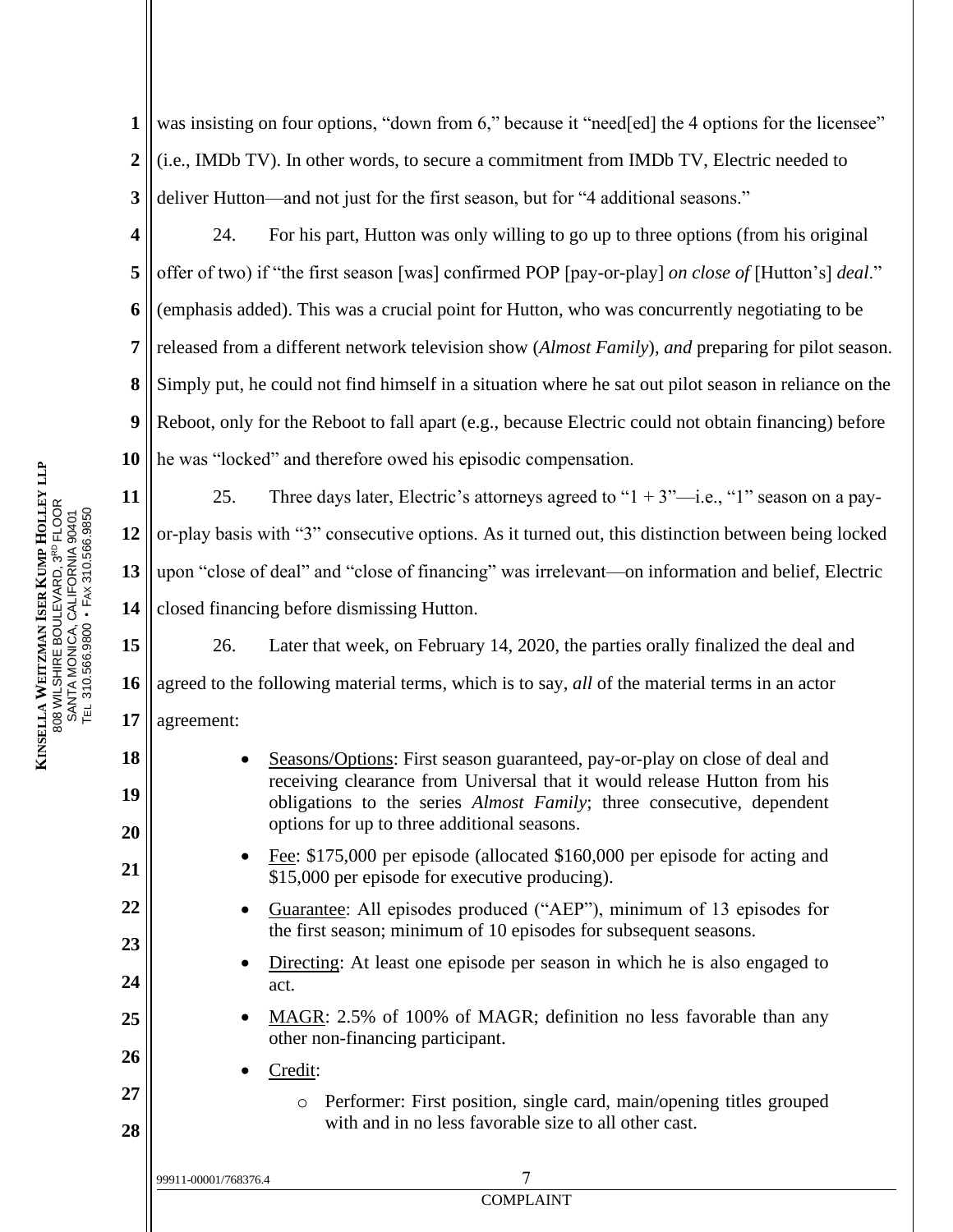- o Executive Producer: EP credit on a single card, main/opening titles grouped with and in a no less favorable size to all other EPs.
- o Paid ads credit on paid ads taken out by Electric.
- Trailer: Half of a double, with customary first-class amenities, no less favorable than any other cast.
- Temporary/Publicity Travel: First-class, roundtrip flight; first-class hotel accommodations; exclusive ground transportation to/from all airports, accommodations, and sets; non-accountable \$60 per diem; all no less favorable than any other cast.
- Relocation: Each season, \$4,000 per month (if New Orleans) or \$5,000 per month (if Los Angeles) prorated for partial months; three first-class roundtrip flights (if used), exclusive (shared with above-the-line only) ground transportation to/from airports and a full-sized rental car; relocation package no less favorable than any other cast member; approval over any relocation outside of New York, Los Angeles, or New Orleans.
- Exclusivity: Only for TV performing services during productions periods, otherwise non-exclusive provided no third-party services materially interfere.
- Perq Fund: \$300,000 per season, payable prior to the start of principal photography provided that if Hutton elects to have Electric engage an assistant for Hutton or upgrade his trailer to a single star trailer, such costs will be deducted from the perq fund and Hutton must make his election prior to the start of principal photography.

27. Importantly, Electric did *not* insist on including a "morals clause" as a material

**18** term. Nor was there any mention during negotiations of incorporating Electric's "Standard

Terms," or any attempt—let alone an agreement—by Electric to reserve the right to incorporate

**20** standard terms upon execution of a "long-form" agreement. And at no point did Electric make

**21** signature of a long-form agreement a condition precedent of the Reboot deal.

**22 23 24 25 26 27 28** 28. With the terms of the deal finalized, the parties planned to start production in May of 2020. Meanwhile, both sides behaved consistent with their mutual understanding that the deal was done. For example, Devlin started sending information to Hutton and other cast members regarding the filming location (New Orleans), and Hutton began communicating with fellow cast members about potential places to stay during filming—both of which would be highly unusual (almost unprecedented) for a studio/producer or an actor to do while negotiations were still ongoing.

**1**

**2**

**3**

**4**

**5**

**6**

**7**

**8**

**9**

**10**

**11**

**12**

**13**

**14**

**15**

**16**

**17**

**19**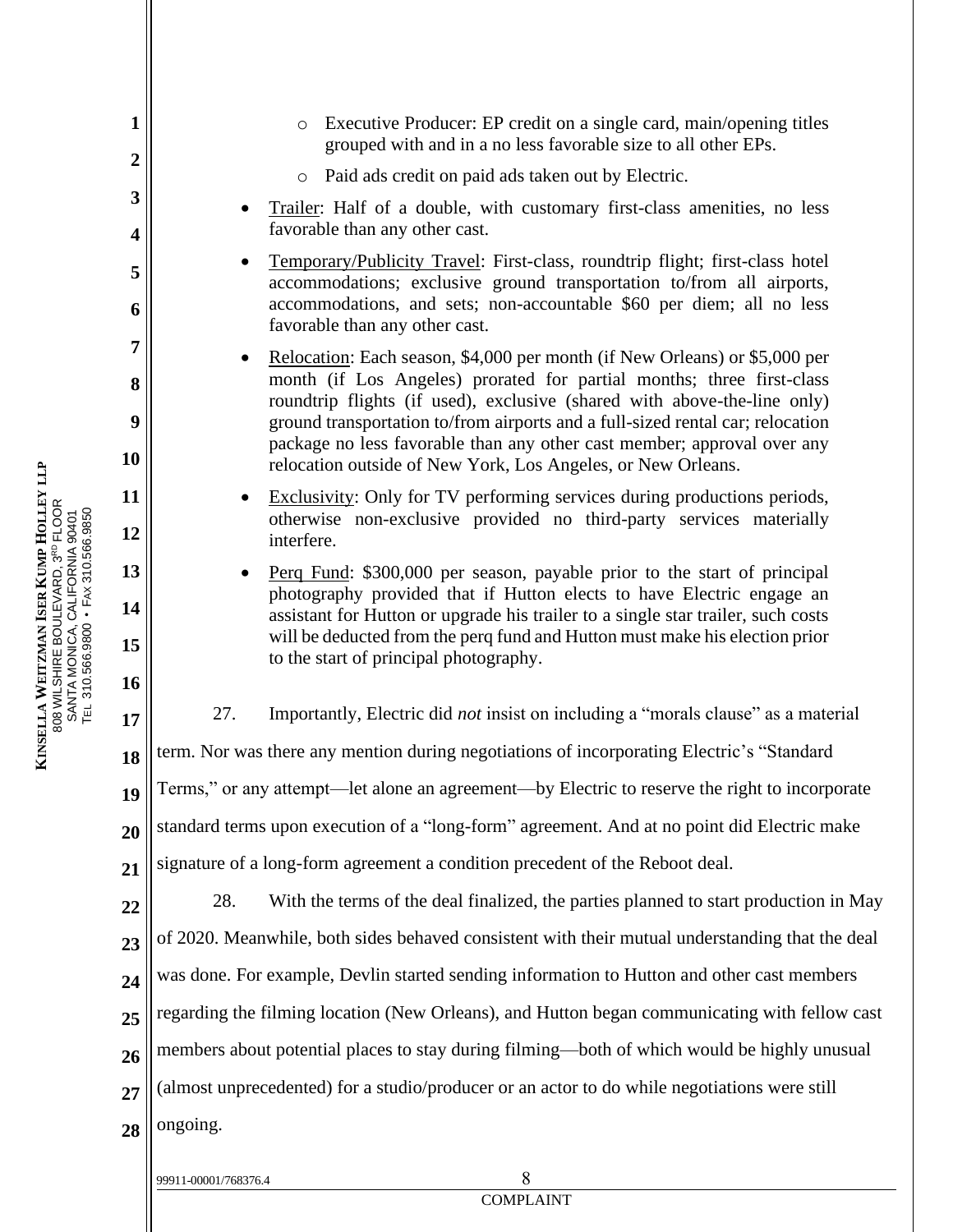**1 2 3 4 5** 29. To be sure, the two sides' transactional attorneys still planned to prepare a longform agreement consistent with the material terms they had already agreed to, as is standard practice in the industry. But it is common for parties in the entertainment industry not to start drafting a long-form for months after agreeing on a short-form. In the interim, studios and talent alike can—and do—rely on the short-form.

**6**

**12**

99911-00001/768376.4 9

#### **B. Hutton Is Targeted in a Bizarre Extortion Attempt**

**7 8 9 10** 30. In the spring of 1983, Hutton was on location in Vancouver shooting the film *Iceman*, one of the first major Hollywood films to be filmed in Canada. During the shoot, Hutton spent little time in his hotel room except when sleeping. He did not host parties, raucous or otherwise, and his only guest was his then live-in girlfriend.

**11 13** 31. Unbeknownst to Hutton at the time, the set designer on the film was regularly bringing her 14-year-old daughter to the set. Hutton has no recollection of meeting her in 1983, and he certainly never had sex with her—let alone without consent.

**14 15 16 17 18 19 20 21 22 23** 32. The first time Hutton ever even heard her name was in December 2017, when her Florida-based lawyer, Jeff Herman, sent a letter demanding **\$1.5 million** "to resolve this claim before suit [was] filed." At the time, Herman had already publicly admitted to bringing "untrue and provably false allegations" against four industry players, and he was forced to pay a settlement to two of them. Herman had also been sanctioned twice by judges for dishonesty and for making frivolous claims. He was "permanently barred" by a federal judge in Oregon from "appearing in his courtroom" for making "frivolous arguments and misrepresentations" and "claims in bad faith." And the Florida Supreme Court had found Herman "guilty of professional misconduct" and "suspended [him] from the practice of law in Florida for eighteen months" for activities that were "dishonest and deceitful."

**24 25 26 27 28** 33. Herman claimed that two of the accuser's friends had witnessed the statutory rape by Hutton and another crew member. In response, Hutton's lawyers demanded that Herman substantiate the allegations and produce the claimed witness statements. He did nothing of the sort. Instead, he claimed that his client's mother, her former stepfather, and an unnamed school friend had corroborated her account—without providing any witness statements or declarations.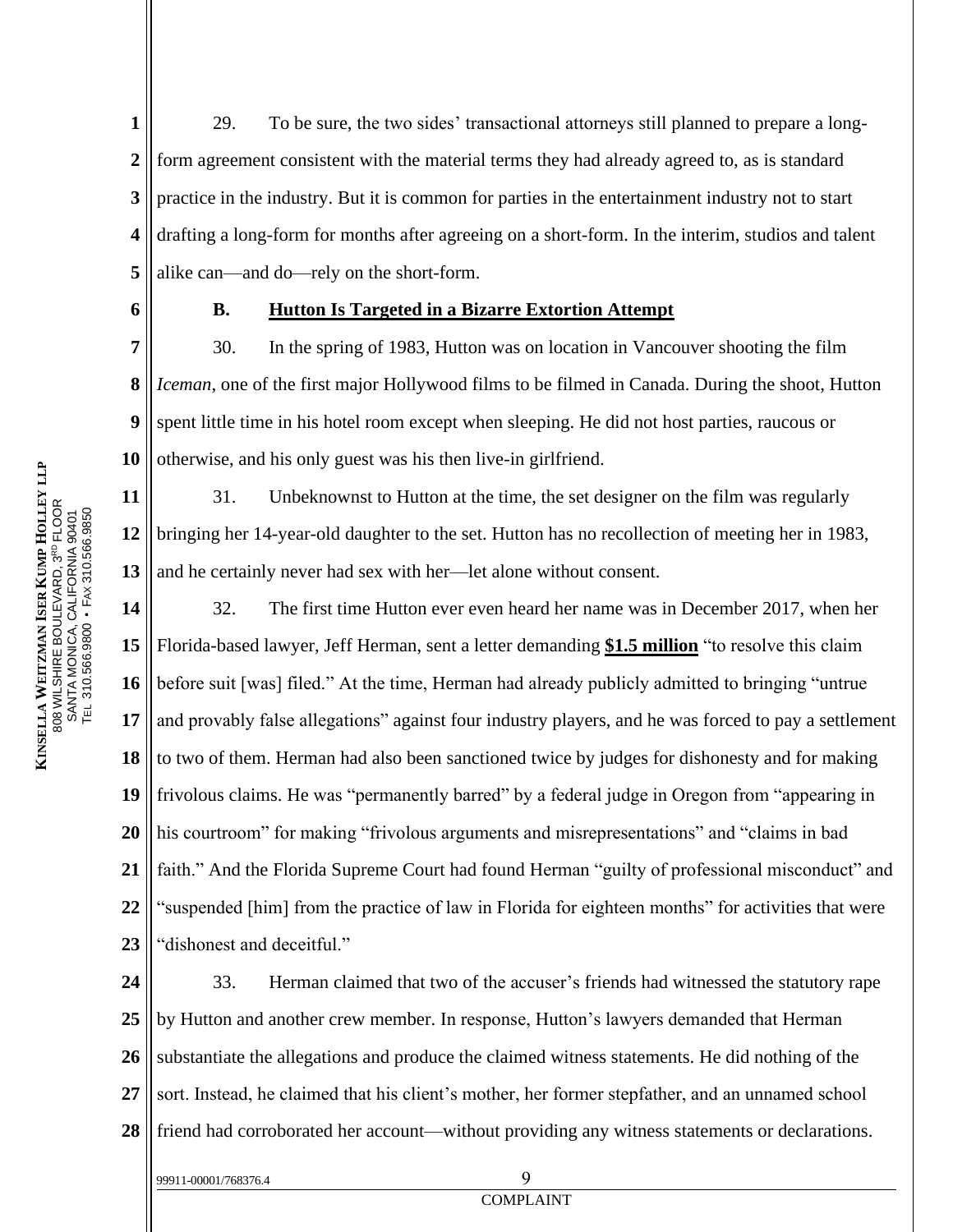**1 2 3** 34. After a failed mediation, the accuser sent an email blast to multiple news outlets offering a tip about an Academy Award-winning actor who had assaulted her, without naming the actor. Only one outlet responded: BuzzFeed.

**4 5 6 7 8** 35. The woman then attempted to use BuzzFeed's interest in her story as part of a final push to leverage a payout from Hutton. On a March 2, 2019 call, she and her ex-boyfriend told an acquaintance of the accused *Iceman* crew member that she was pitching her story to the press, but would cease further communications for the right price. The man agreed to introduce the duo to the crew member, but said he wanted nothing more to do with the whole matter.

**9 10 11 12** 36. Introduction secured, the accuser's ex-boyfriend then emailed the crew member, offering to help a total stranger "avoid it all" (i.e., the inevitable "media storm") by having Hutton "fix" things. Instead, the crew member flatly denied the allegations and notified Hutton's attorneys.

**13**

**KINSE L L A**

**W EITZM**<br>RHIRF F

808 WILS

SANTA MONIC<br>TEL 310 EGG 08

A, C

TEL 310.566.9800 • FAX 310.566.9850

ALIFOR<br>En:24

NIA 90401

**A N ISE R**

**K U MP H**

HIRE BOULEVARD, 3<sup>RD</sup> FLOOR<br>MONICA CALIEOBNIA 99404

**OLLEY**<br>
IOOB

**L L P**

#### **C. BuzzFeed Threatens To, But Does Not, Publish the Allegations—Twice**

**14 15 16 17** 37. In early July 2019, a BuzzFeed entertainment reporter reached out to Hutton's representative asking for a comment in response to accusations against him. Hutton's accuser was now claiming that she had been raped,<sup>1</sup> among other inconsistencies with the initial demand letter. In fact, she had never disclosed her exorbitant monetary demand to the reporter.

**18 19 20 21 22** 38. The reporter claimed, among other things, that two men had corroborated the false claim. In response, Hutton's counsel provided her with evidence of the two extortion attempts, along with sworn declarations from the same two men whom she had supposedly interviewed, which completely contradicted the allegations. In less than two weeks, BuzzFeed represented that it was not moving forward with the story.

**23 24 25 26 27** 39. And, for a time, BuzzFeed was true to its word. But in October, a different reporter gave Hutton's representatives a new deadline to respond to the allegations. This time, the reporter

| 99911-00001/768376.4 |  |
|----------------------|--|
|----------------------|--|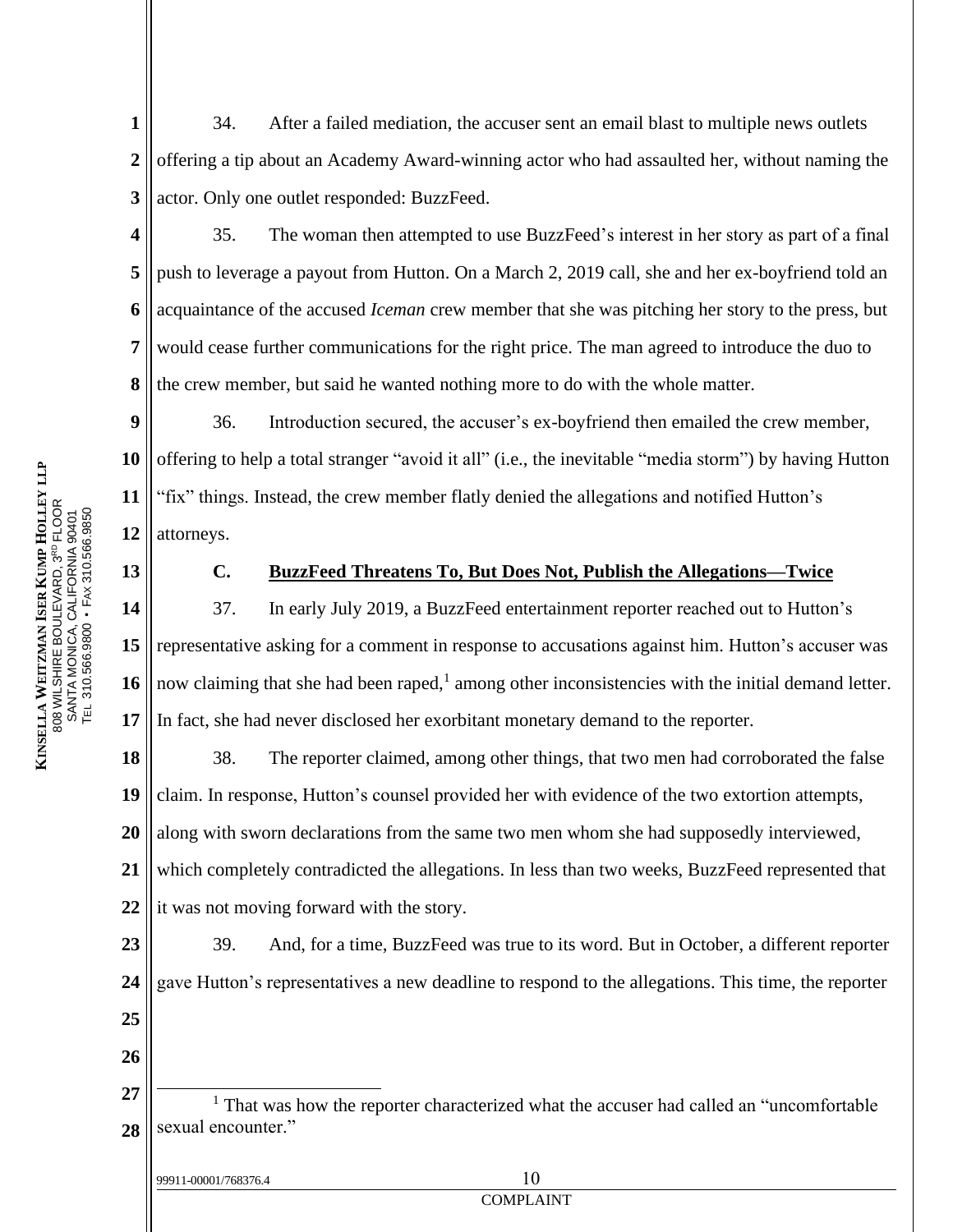**1 2** said, BuzzFeed would ignore the men and instead rely on a signed declaration from an eyewitness. Notably, the purported eyewitness refused to provide her name.

**3 4 5 6 7** 40. The only problem was that this alleged "eyewitness's" account did not match the accuser's version of events shared in the 2017 demand letter or the 2018 mediation, and was refuted by the actual evidence. After Hutton's representatives offered to release the mediator from his confidentiality obligations—an offer the accuser would not reciprocate—BuzzFeed *again* represented that it would not move forward with the story.

**8 9 10** 41. By this point, Hutton believed that he had finally driven a stake through the story's heart—after all, he had *twice* provided evidence refuting the accuser's account and proving that she was lying to BuzzFeed.

**D. After the Reboot Agreement Closes, BuzzFeed Takes Another Run at Hutton**

**12 13 14 15 16 17 18** 42. Incredibly, Hutton was wrong. On February 24, 2020, BuzzFeed once again threatened to move forward with the story. This time, it informed Hutton (and he learned for the first time) that the accuser had filed a criminal complaint in Vancouver *four months earlier* which is to say, months after *he* had gone to the FBI to report the extortion attempt. Although BuzzFeed—having twice investigated (and twice turned back from) publishing the allegations was in a uniquely privileged position to assess the motivation behind this belated criminal complaint, it was more interested in hiding behind the reporter's shield.

**19 20 21 22** 43. On March 2, 2020, the article went to press. Immediately, the trades speculated about whether the accusations would affect Hutton's current projects.<sup>2</sup> Ironically, however, the distributor of the project that they seized on—*The Glorias*, a biopic about the feminist icon acquired and released the film "as is," and with full knowledge of the allegations.

**27 28** 2 *See, e.g.*, Matt Donnelly, *Gloria Steinem Biopic Caught in Crosshairs of Timothy Hutton Rape Accusation*, Variety (Mar. 2, 2020), online at [https://variety.com/2020/film/news/timothy](https://variety.com/2020/film/news/timothy-hutton-rape-accusation-gloria-steinem-biopic-the-glorias-1203521593/)[hutton-rape-accusation-gloria-steinem-biopic-the-glorias-1203521593/.](https://variety.com/2020/film/news/timothy-hutton-rape-accusation-gloria-steinem-biopic-the-glorias-1203521593/)

COMPLAINT

**11**

**23**

**24**

**25**

**26**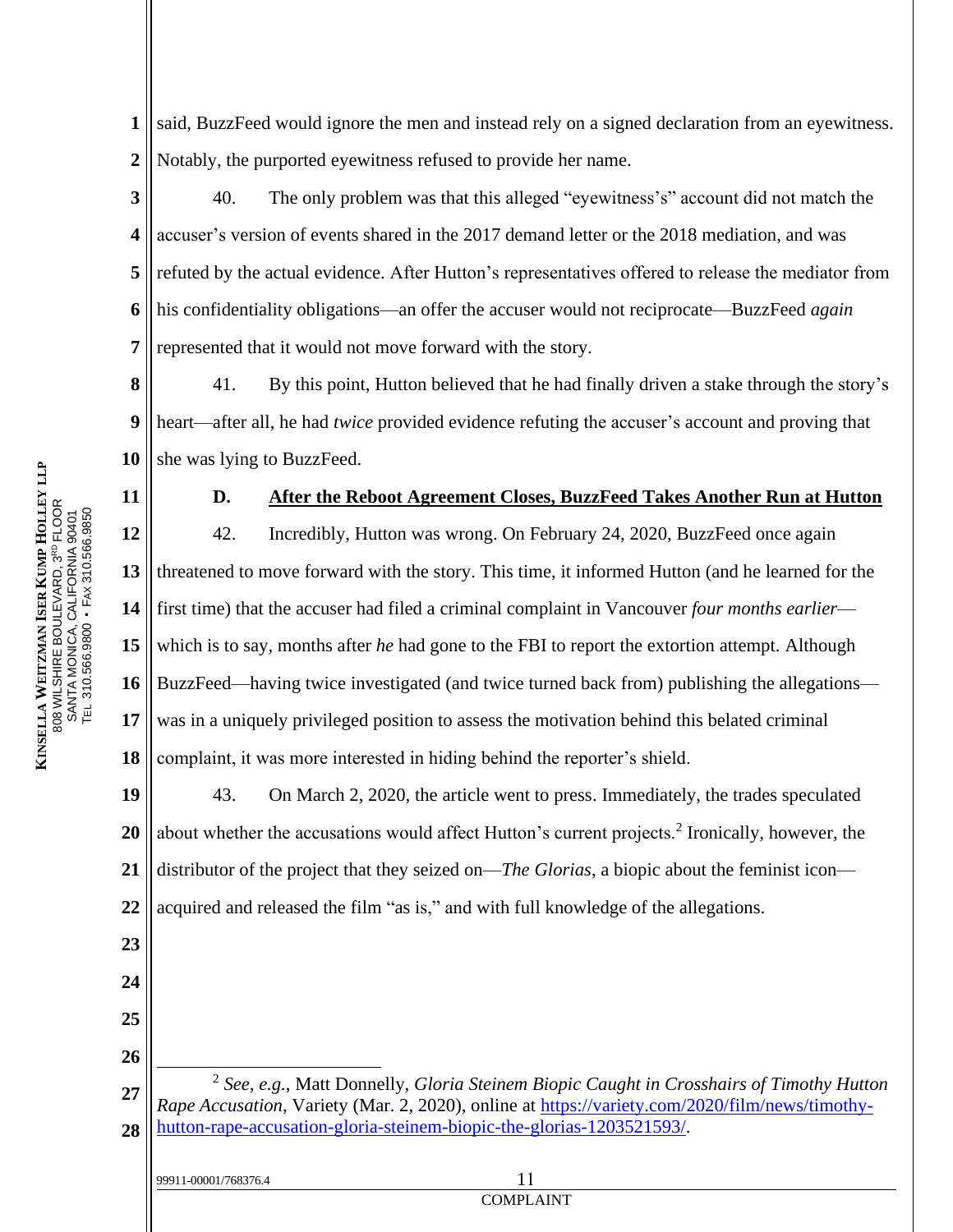**1 2**

**9**

**10**

**11**

**12**

**13**

## **E. Electric Breaches The Hutton Reboot Agreement, Purportedly Because of the BuzzFeed Article**

**3 4 5 6 7 8** 44. The same could not be said of Electric. In the days following the story's publication, Electric reached out to Hutton's representatives requesting an in-person meeting to discuss the article—hardly the act of a studio that believed there was no deal in place. Hutton's representatives immediately provided Electric with Hutton's previous correspondence with BuzzFeed. On March 6, 2020, Electric's and Hutton's representatives met in person to discuss further.

45. At that meeting, Hutton's team made clear that he welcomed Electric's investigation, and volunteered to make him available without condition. After all, the current custom and practice in the film and television industry is for a studio and/or distributor to conduct an investigation whenever a claim of inappropriate conduct is made before making any decisions on the employment of the person accused.

**14 15 16 17 18 19 20** 46. Instead, Electric's counsel told Hutton's counsel that whether to proceed with Hutton as the lead—not whether to pay him—would turn on several factors. As it turned out, this was untrue. Electric was stalling for time. With that time, Electric replaced Hutton with Noah Wylie. To add insult to injury, Devlin did not even inform Hutton of Electric's decision before the rest of the world found out. Hutton's counsel then confronted Electric's counsel about its decision to remove Hutton on the Reboot and not honor the "pay-or-play" provision. Electric's counsel confirmed that decision.

**21**

# 47. Amazon released the Reboot in July 2021, without Hutton.

99911-00001/768376.4 12

**22 23 24 25 26 27 28 F. Hutton Is Cleared by the Canadian Authorities**  48. Coincidentally, two days before the Reboot's release, the Vancouver Police Department and Crown Counsel informed Hutton that they had completed their investigation of the criminal complaint and determined that charges against him were not warranted. In other words, case closed. Hutton also learned that in the course of that investigation, they had approached at least two supposed corroborators for BuzzFeed's story—neither of whom corroborated the story, and one of whom would not even sit for an interview.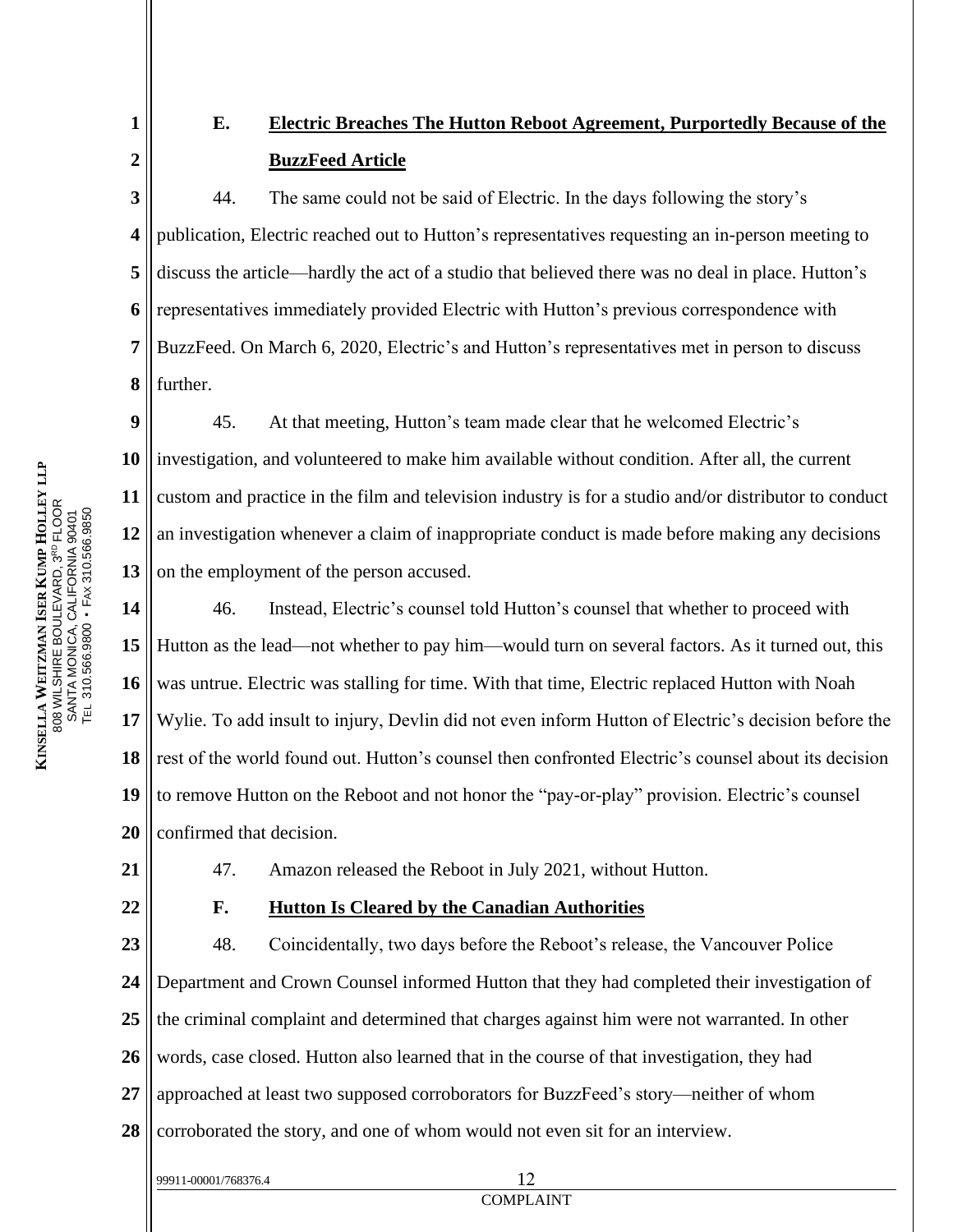**1 2 3 4 5** 49. Doubtless Electric also would have found the accusations to be utterly without merit—if it had bothered to conduct an investigation. But if it could not be bothered to do so, then Electric could have simply paid Hutton not to work, as studios have done since time immemorial. What it could *not* do was invoke the BuzzFeed article as a basis for evading its pay-or-play obligation.

**6 7**

**8**

#### <span id="page-12-0"></span>**CAUSE OF ACTION**

#### **Breach of Oral Contract**

#### **(Against All Defendants)**

**9 10** 50. Hutton realleges and incorporates by reference the allegations contained in Paragraphs 1 through [49](#page-12-0) as though fully set forth herein.

**11 12 13 14** 51. On February 14, 2020, the parties entered into an oral contract for Hutton's services on the Reboot, agreeing to all essential and material terms. Among those terms was that Hutton was pay-or-play "upon close" of the deal. As a result, the "pay-or-play" provision was enforceable as of February 14.

**15 16** 52. When Electric wrote his character off the show and recast a different lead actor, Hutton was thereby excused from performance.

**17 18 19 20** 53. Per the pay-or-play provision, whether or not Electric elected to use Hutton's services, he was to be paid compensation as set forth in the agreement. Under the Reboot Agreement, Hutton was owed \$175,000 per episode for all episodes produced during the first season, with a guaranteed minimum of 13 episodes. In fact, the first season was 16 episodes.

**21 22 23 24** 54. Electric has refused to pay Hutton any of the episodic compensation to which he is entitled—either as a lump sum payment upon their decision to exercise the pay-or-play provision, or in accordance with the production schedule. Nor has it paid Hutton the \$300,000 bonus before commencement of principal photography.

**25 26 27** 55. As a direct and proximate result of Electric's breach of the agreement, Hutton has suffered, and will continue to suffer, monetary damages in an amount to be determined at trial, but no less than \$3.1 million.

**28**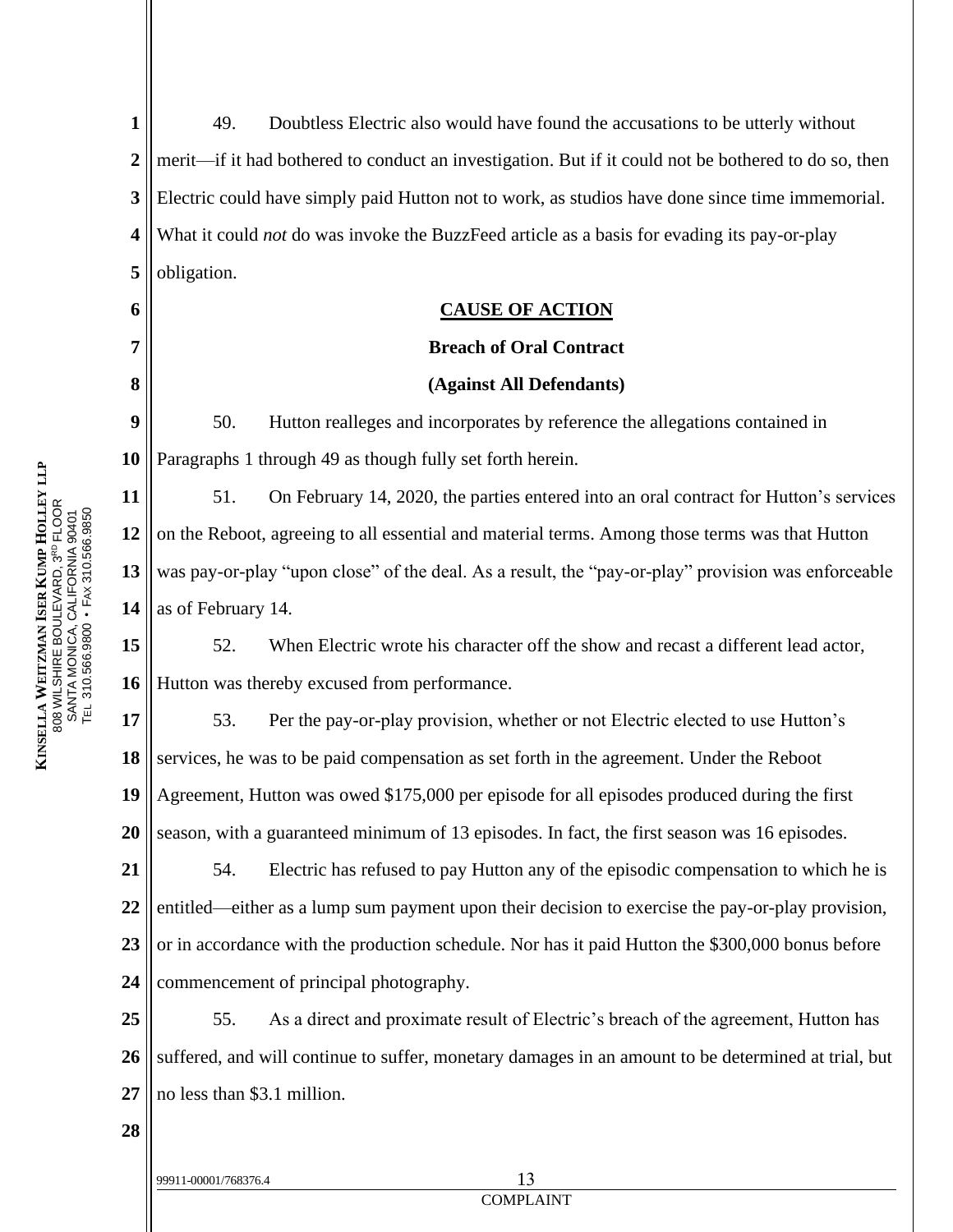| 1                        | <b>PRAYER FOR RELIEF</b>                                                              |                                                                        |                                        |  |
|--------------------------|---------------------------------------------------------------------------------------|------------------------------------------------------------------------|----------------------------------------|--|
| $\overline{2}$           | WHEREFORE, Plaintiff Timothy Hutton prays for judgment to be entered in his favor and |                                                                        |                                        |  |
| 3                        | against Defendants, and each of them, as follows:                                     |                                                                        |                                        |  |
| $\overline{\mathcal{A}}$ | For monetary damages in an amount to be proven at trial, but no less than \$3.1<br>A. |                                                                        |                                        |  |
| 5                        | million;                                                                              |                                                                        |                                        |  |
| 6                        | <b>B.</b>                                                                             | For pre-judgment and post-judgment interest at the maximum legal rate; |                                        |  |
| 7                        | C.                                                                                    | For costs of suit as allowable by law; and                             |                                        |  |
| 8                        | D.                                                                                    | For such further relief as the Court may deem just and proper.         |                                        |  |
| 9                        |                                                                                       |                                                                        |                                        |  |
| 10                       |                                                                                       | DATED: February 27, 2022<br>Respectfully submitted,                    |                                        |  |
| 11                       |                                                                                       |                                                                        | KINSELLA WEITZMAN ISER KUMP HOLLEY LLP |  |
| 12                       |                                                                                       |                                                                        |                                        |  |
| 13                       |                                                                                       |                                                                        | By:<br>/s/ Dale F. Kinsella            |  |
| 14                       |                                                                                       |                                                                        | Dale F. Kinsella<br>Nicholas Soltman   |  |
| 15                       |                                                                                       |                                                                        | Attorneys for Plaintiff Timothy Hutton |  |
| 16                       |                                                                                       |                                                                        |                                        |  |
| 17                       |                                                                                       |                                                                        |                                        |  |
| 18                       |                                                                                       |                                                                        |                                        |  |
| 19                       |                                                                                       |                                                                        |                                        |  |
| 20                       |                                                                                       |                                                                        |                                        |  |
| 21                       |                                                                                       |                                                                        |                                        |  |
| 22                       |                                                                                       |                                                                        |                                        |  |
| 23                       |                                                                                       |                                                                        |                                        |  |
| 24                       |                                                                                       |                                                                        |                                        |  |
| 25                       |                                                                                       |                                                                        |                                        |  |
| 26                       |                                                                                       |                                                                        |                                        |  |
| 27                       |                                                                                       |                                                                        |                                        |  |
| 28                       |                                                                                       |                                                                        |                                        |  |
|                          | 99911-00001/768376.4                                                                  |                                                                        | 14<br><b>COMPLAINT</b>                 |  |
|                          |                                                                                       |                                                                        |                                        |  |

**KINSE L L A W EITZM**<br>RHIRF F **A N ISE R K U MP H OLLEY**<br>
IOOB 808 WILS HIRE BOULEVARD, 3<sup>RD</sup> FLOOR<br>MONICA CALIEOBNIA 99404 SANTA MONIC<br>TEL 310 EGG 08 A, C ALIFOR<br>En:24 NIA 90401 TEL 310.566.9800 • FAX 310.566.9850

**L L P**